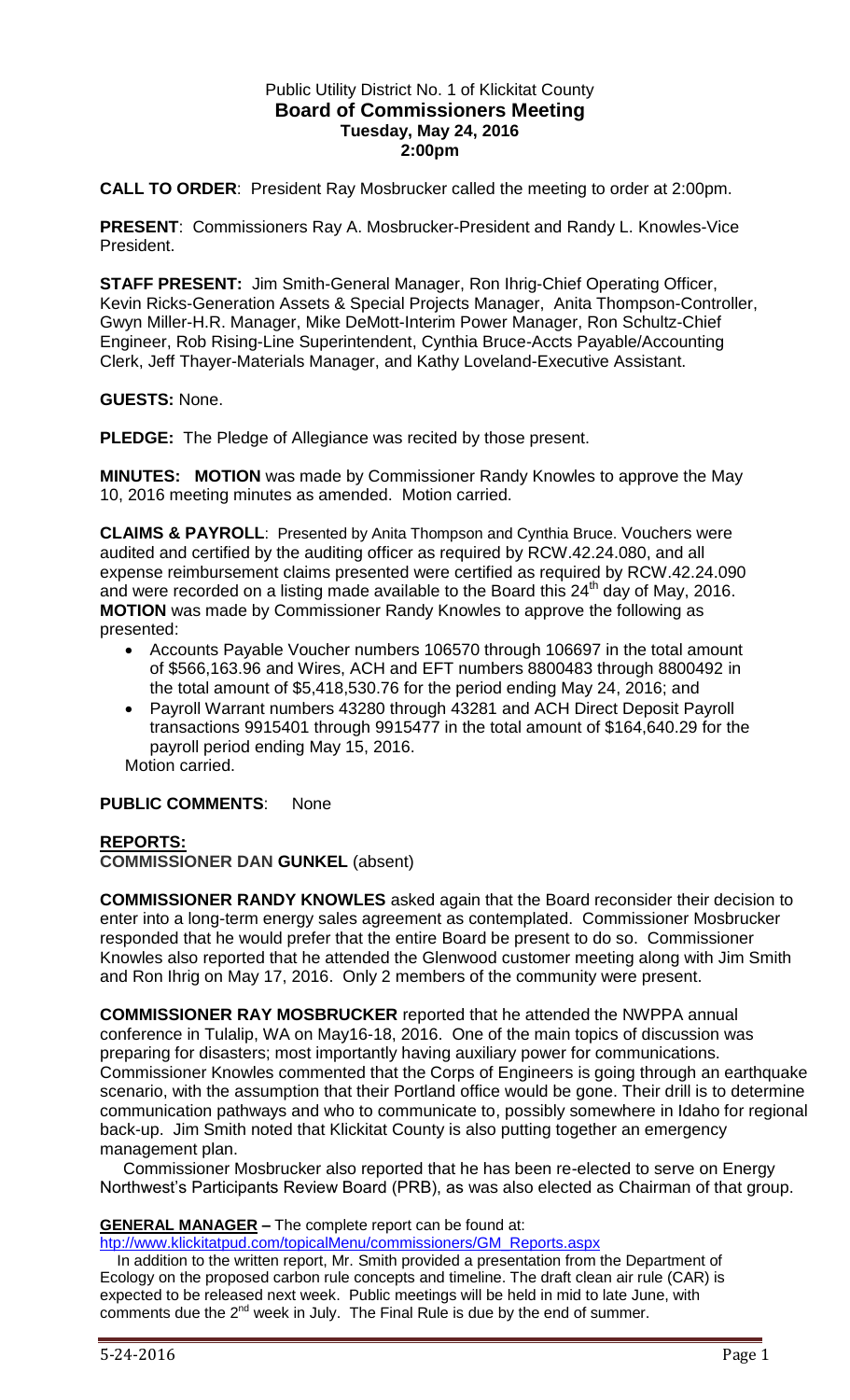The Public Generating Pool's (PGP) analysis indicates that the CAR will increase costs to Washington Natural Gas Combined Cycle (NGCC) as well as other impacts to PGP Interests. Therefore the PGP group will be sending requests for modification of the CPP to Ecology as well as attending public meetings to provide comments.

 Mr. Smith announced that Klickitat Valley Health's wellness program will be on site in the Goldendale office on Wednesday June  $15<sup>th</sup>$ , from 7:00 AM until 10:00 AM for Blood tests. Diagnostic imaging screens are also available by appointment at KVH (773-1020) Monday– Friday, 8am-5pm.

 Mr. Smith also noted that the District would be participating in the Backpack for Kids Program, of which CenturyLink is partnering with this year. They will be matching the amount of donations received from June 6-17, 2016.

The report was accepted as presented.

**POWER MANAGEMENT** – Mike DeMott presented the monthly department report for April, 2016 which included: White Creek (W.C.) Wind Economics, Short-term weather/slice outlook, shortterm slice forecast, 2016 Mid-C power prices, Mid-C calendar strips, Henry Hub natural gas prices, KPUD High Load Hours/Low Load Hours Net Position, Near Term Financial Net Position, Physical Position review for April, April Swap outcome, Additional financial hedges, Citigroup credit exposure, W.C. historical generation, Rock Creek to COB Transmission, Net metering incentive .5% cap scenario, and net metering incentive scenario final thoughts.

 Mike also reported that he anticipates that we will have guests at future Board meetings later this summer as the net metering incentive program continues. Anita Clever was present to answer any questions the Board may have regarding the program. The report was accepted as presented.

**ACCOUNTING** – Anita Thompson presented the monthly financial report for March, 2016 that included the Income Statements for Revenue and Expenses, a Cash Flow statement, as well as an outline of investment interest rates. The first quarter year-end budget forecast was included in the report as well. The report was accepted as presented.

**OPERATIONS** – Ron Ihrig reviewed the outage statistical data for the month of April, 2016. He also reported that he has been following up with real estate agents regarding water and wastewater stand-by fees that are outstanding on properties for sale. Our attorney has indicated that we do not have the right to put liens on property in these situations. Therefore we will be investigating other options of attaching some type of notice on properties to contact the PUD for possible outstanding or past due bills owed.

 Ron Schultz presented an update on projects the engineering department is working on. He also noted that he and Jim Smith met with PacifiCorp regarding acquisition of the Condit to Bingen line.

 Rob Rising presented the Board with an outline of plans for vehicle purchases, including descriptions of the vehicles that need to be replaced due to mileage and/or hours of usage and the cost of maintaining such.

The reports were accepted as presented.

**GENERATION ASSETS –** Kevin Ricks presented the monthly H.W. Hill LFG report for April, 2016 noting that the average station output was 18.3 MWs; theoretical maximum was 8.45 average MW, and reliability factor was 99.44%. Combustion Turbine 2 tripped when operators were attempting to change compartment ventilation air inlet filters. A bump in the air pressure activated the fire suppression system. A revised procedure for changing the filters will be implemented. A layoff at the facility was also implemented as of yesterday to reach budgeted staffing levels. The report was accepted as presented.

## **AGENDA ITEMS:**

- A.BID AWARD **MOTION** was made by Commissioner Randy Knowles to award the bid for the Bingen Substation Power Transformer to Virginia Transformer Corporation in the amount of \$385,709.00 excluding taxes. Bids were opened on May 12, 2016 at 2:00pm as advertised. Motion carried.
- B. CALL FOR BID: **MOTION** was made by Commissioner Randy Knowles to authorize staff to advertise a call for bids for Collection & Recycling Service for Scrap Metal 2016, with a bid opening date of June 15, 2016 at 2:00pm PST. Motion carried.
- C. 3:30pm PUBLIC RATE HEARING: President Mosbrucker opened the public rate hearing at 3:30pm as advertised. Ron Ihrig gave an overview of staff's recommendations for rate revisions to the 9 water systems and 5 wastewater systems of which the District owns and/or operates. Ron noted that staff has met with each of the communities where we have water and / or wastewater systems prior to today's hearing and discussed their rates with them.